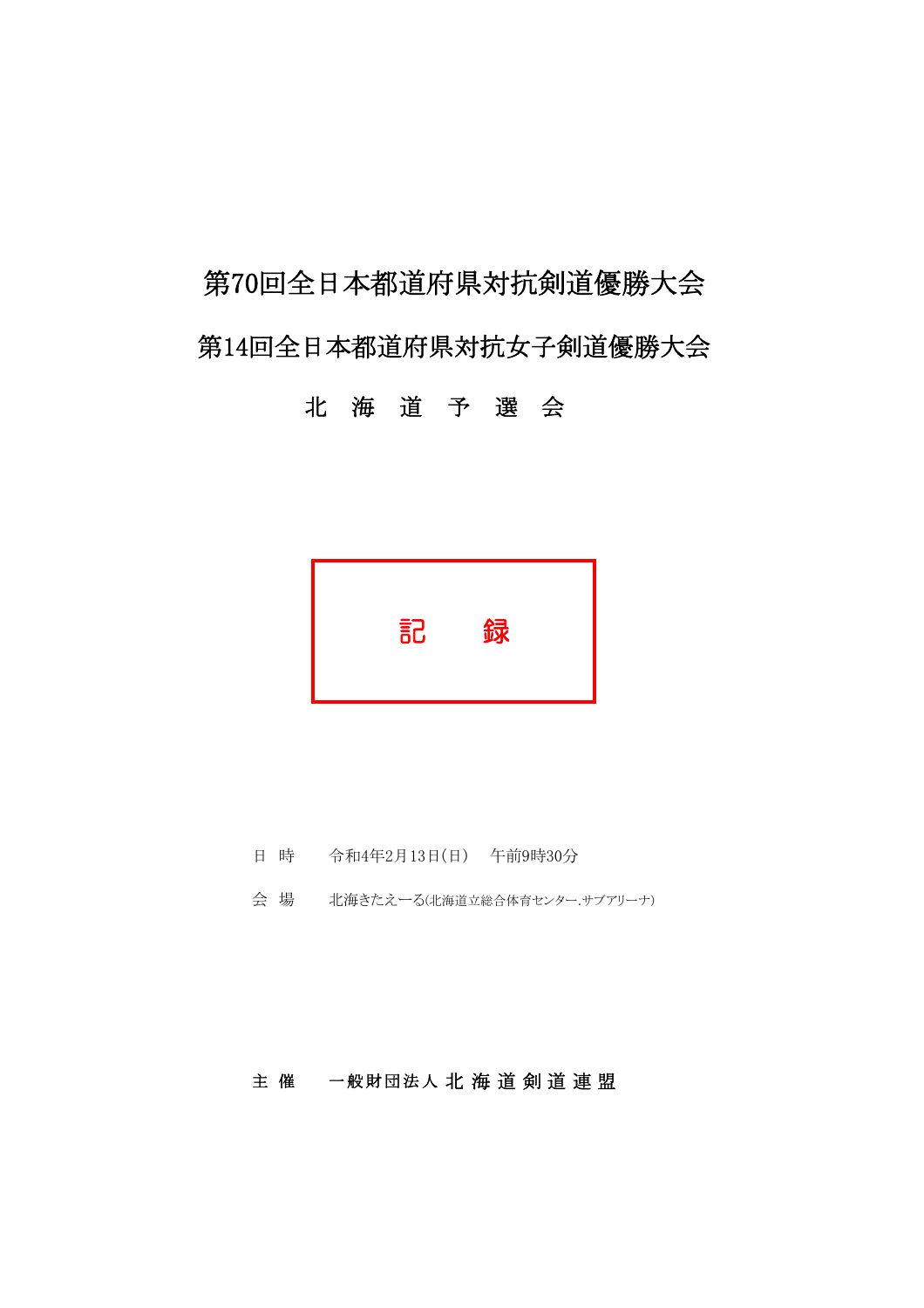【次鋒の部】

 $\triangleq$ 

搜

大学生

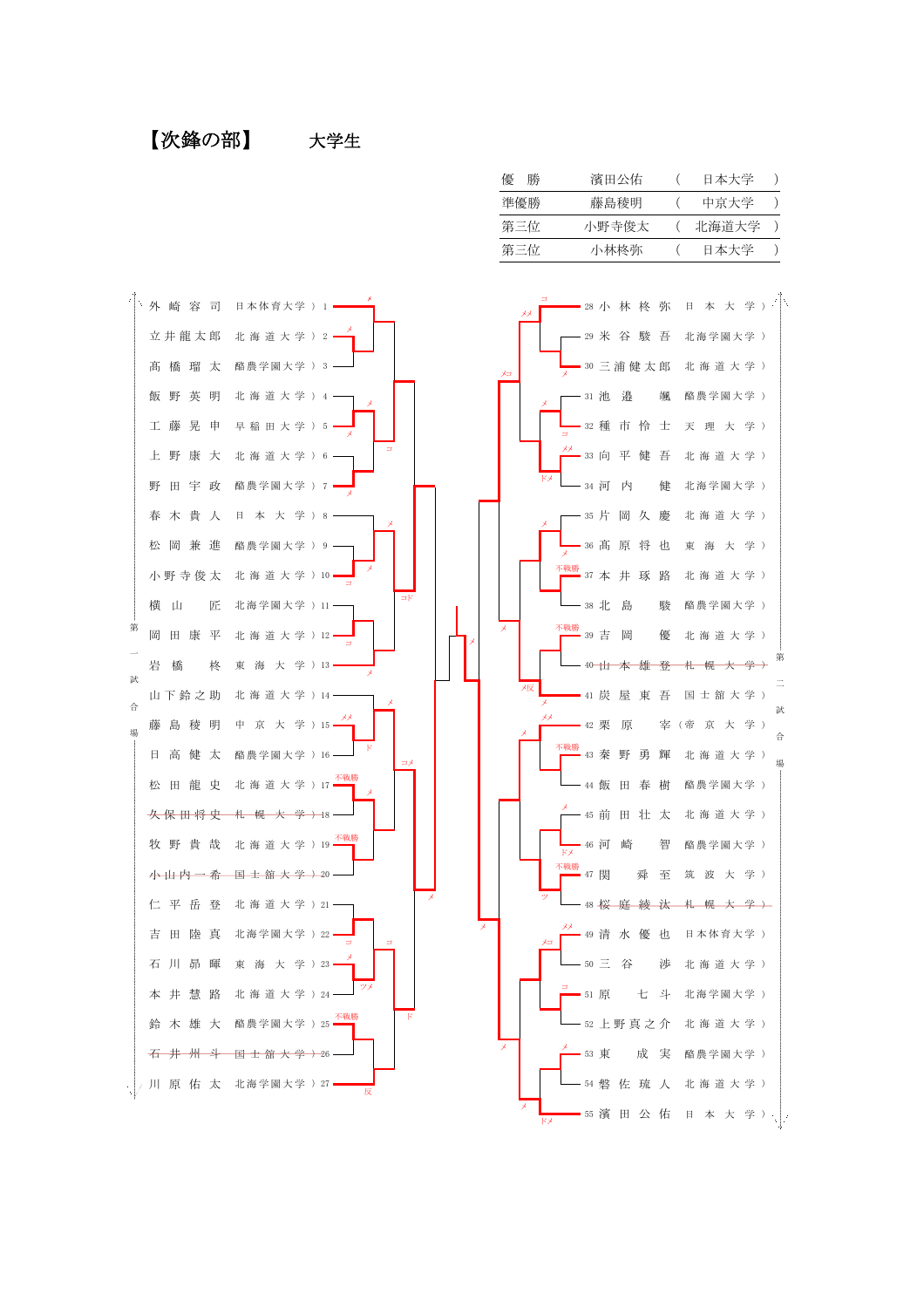【五将の部】 18歳以上35歳未満(警察職員、教職員、高校大学生を除く)

| 優<br>勝 | 栄花将輝        | 札幌南区  |  |
|--------|-------------|-------|--|
| 進優勝    | 冨樫<br>— रंट | 黒松内   |  |
| 第三位    | 山田宗一良       | 札幌厚別区 |  |
| 第三位    | 對馬真裕        | 全十勝   |  |

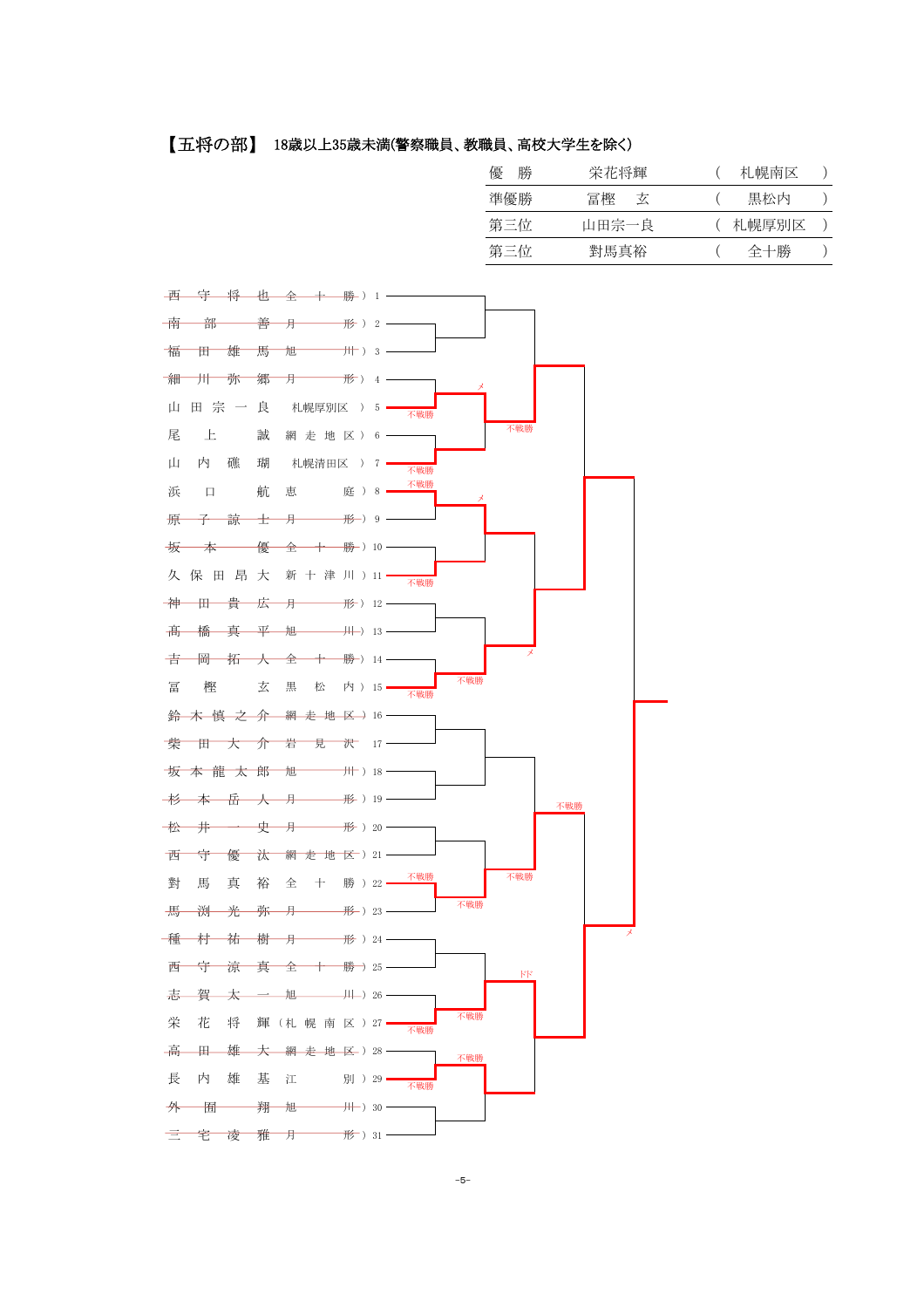#### 【中堅の部】 教職員(年齢制限なし)

| 儫<br>勝 | 久保田尚也   | 札幌南区 |  |
|--------|---------|------|--|
| 準優勝    | 悠<br>松田 | 恵庭   |  |
| 第三位    | 野崎 将秀   | 本別   |  |
| 第三位    | 越智奨吾    | 斜里   |  |





| 勝<br>優 |  |
|--------|--|
| 準優勝    |  |
| 第三位    |  |
| 第三位    |  |

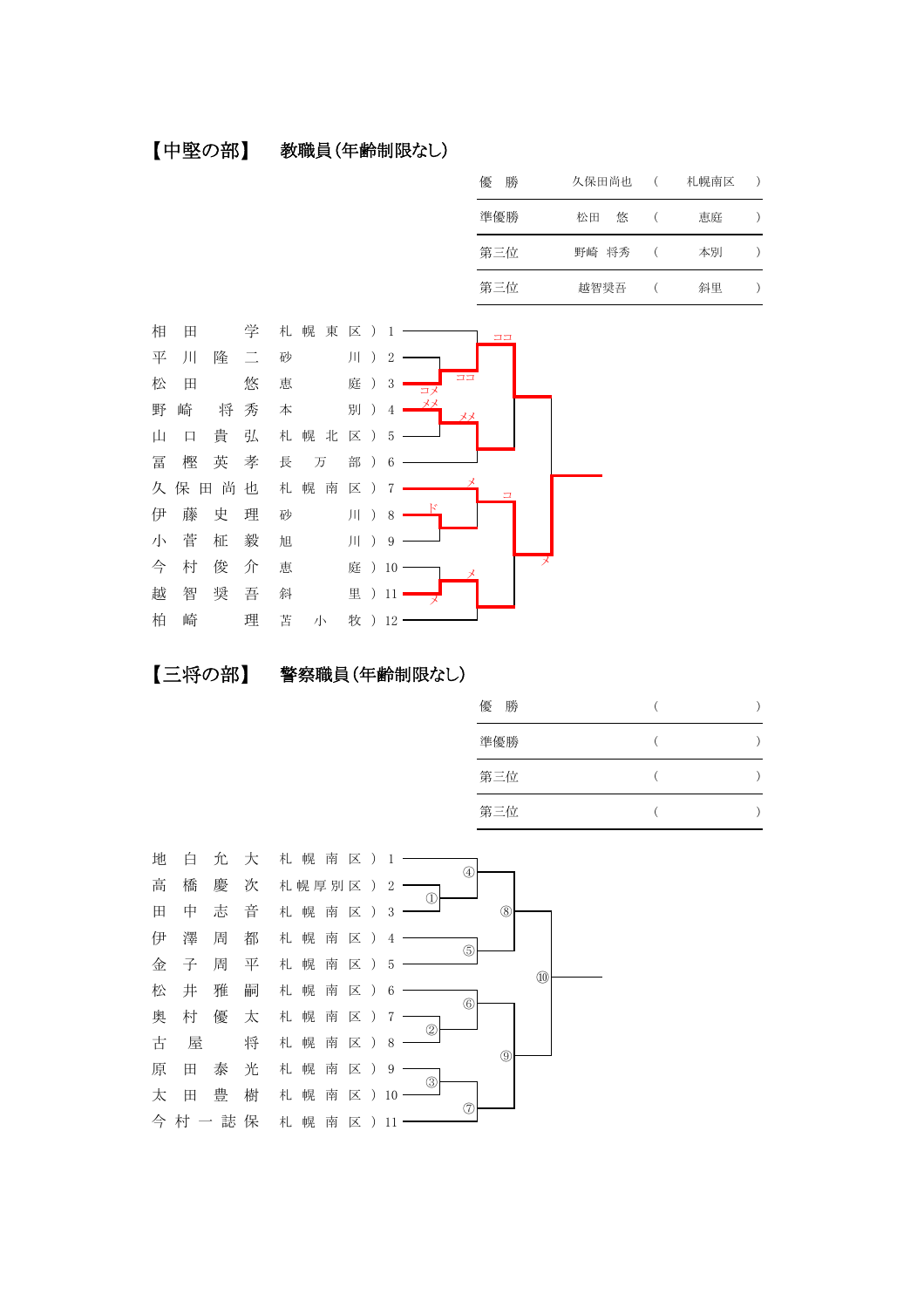#### 【副将の部】

#### 35歳以上(警察職員・教職員を除く)

第三試合場

| 勝<br>優 | 豊大<br>林 | 札幌清田区 |  |
|--------|---------|-------|--|
| 準優勝    | 蛯沢健太郎   | 黒松内   |  |
| 第三位    | 望<br>本間 | 札幌北区  |  |
| 第三位    | 小田圭介    | 壮瞥    |  |



【大将の部】 年齢50歳以上(教士七段以上)

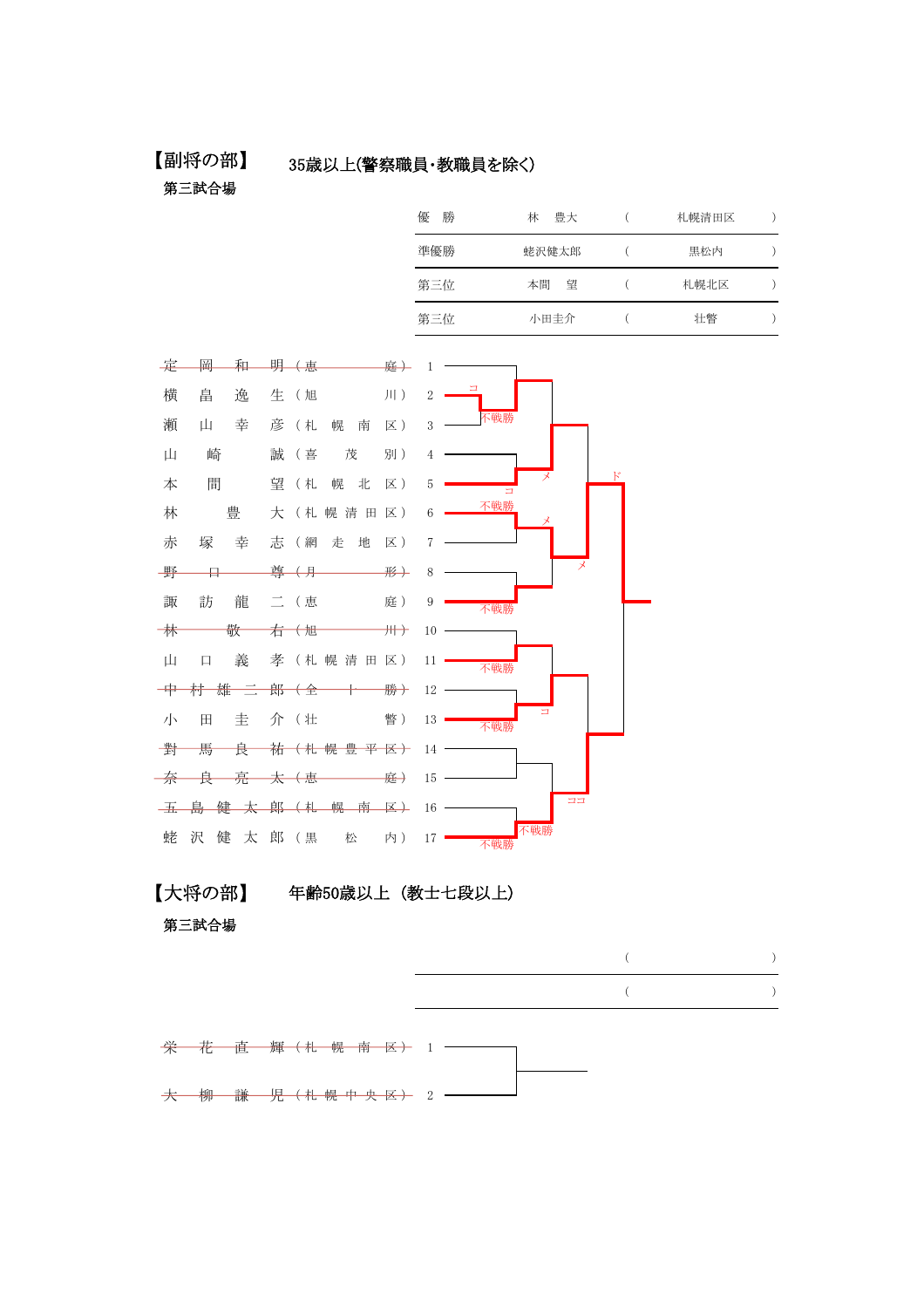#### 【女子次鋒の部】 大学生

| 優<br>勝 | 沼島颯希  | 国士舘大学  |  |
|--------|-------|--------|--|
| 準優勝    | 福島瑞貴  | 平成国際大学 |  |
| 第三位    | 佐藤理沙子 | 北海道大学  |  |
| 第三位    | 桑原真尋  | 北海道大学  |  |

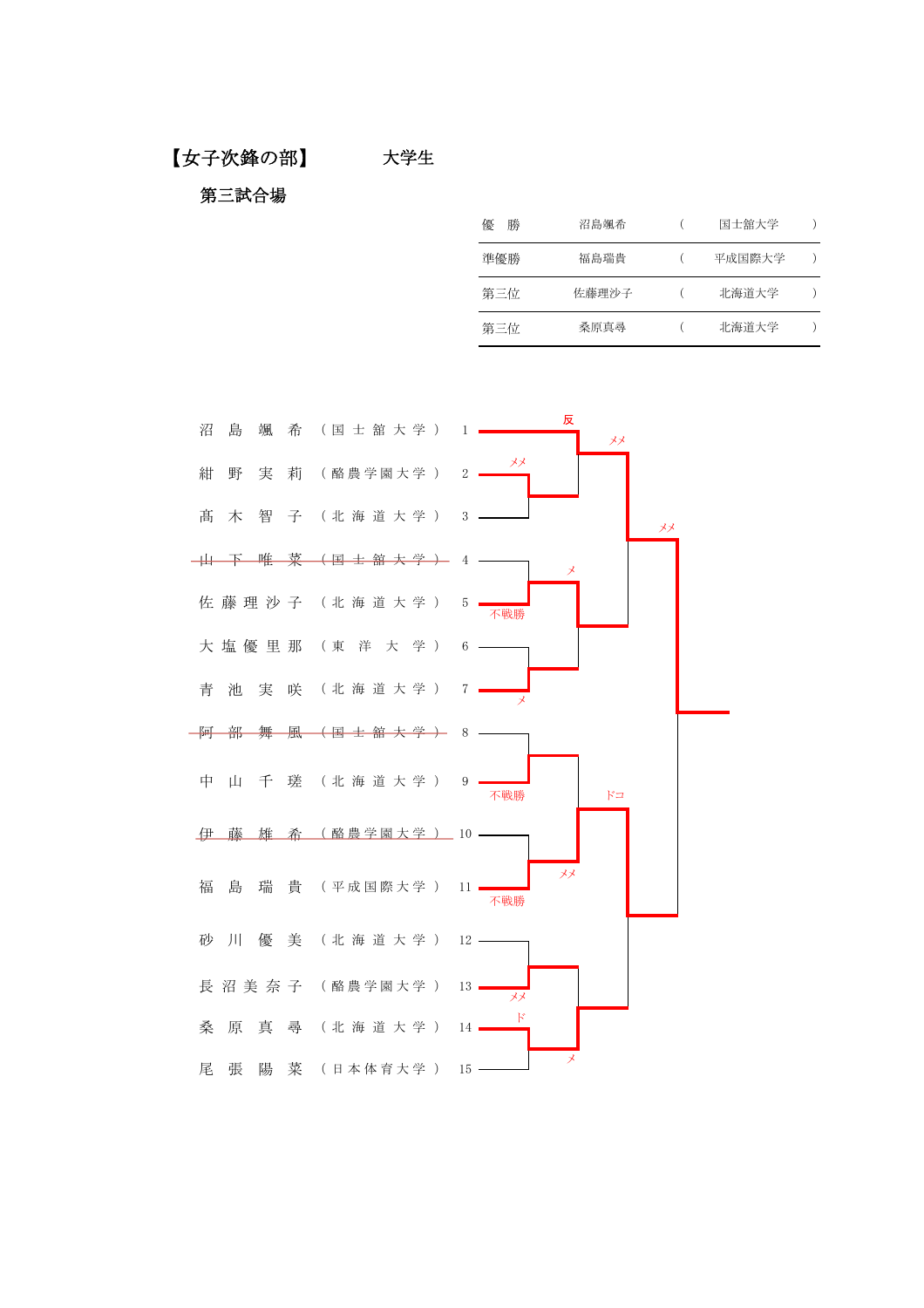【五将の部】 年齢18歳以上 (高校生・大学生を除く)

第三試合場

| 優<br>勝 | 今野結芽 | 札幌南区 |  |
|--------|------|------|--|
| 準優勝    | 関川絢心 | 札幌南区 |  |
| 第三位    | 太田千尋 | 網走地区 |  |
| 第三位    |      |      |  |

|                                     |    |   |     | 今野 | 関川         | 太田     | 西守 | 勝数             | 本数               | 順位 |
|-------------------------------------|----|---|-----|----|------------|--------|----|----------------|------------------|----|
| $\textcircled{\scriptsize{1}}$<br>今 | 野  | 結 | 芽   |    | $\bigcirc$ | ∩      |    | 3              |                  |    |
| (札                                  | 幌  | 南 | 区)  |    | メ          | $\Box$ | 不不 |                | 4                |    |
| 2 関                                 | ЛI | 絢 | 心   | Δ  |            | ∩      |    | $\overline{2}$ |                  | 2  |
| (札                                  | 幌  | 南 | 区)  |    |            | メメ     | 不不 |                | 4                |    |
| 3太                                  | 田  | 千 | 尋   | Λ  | Δ          |        |    |                |                  | 3  |
| (網                                  | 走  | 地 | 区)  |    |            |        | 不不 |                | $\theta$         |    |
| 4 西                                 | 守  | 絵 | 美   | Λ  | Λ          | Λ      |    | 0              |                  |    |
| (全                                  |    | ┿ | 勝 ) |    |            |        |    |                | $\left( \right)$ |    |

 $0-2$   $0-4$   $0-4$   $2-3$   $0-3$   $2-4$ 

## 【女子中堅・三将の部】年齢30歳以上

| 優<br>勝 | 寳金由里香   | 札幌南区  |  |
|--------|---------|-------|--|
| 準優勝    | 野村郁恵    | 札幌清田区 |  |
| 第三位    | 陳<br>鳳儀 | 札幌中央区 |  |
| 第三位    |         |       |  |

|                         | 寳金         | 陳                                              | 野村           | 林      | 勝数                      | 本数             | 順位 |
|-------------------------|------------|------------------------------------------------|--------------|--------|-------------------------|----------------|----|
| ①寳<br>金由里<br>香          |            | O                                              |              | O      |                         |                |    |
| (札<br>幌<br>南<br>区)      |            | コメ                                             | メメ           | 不不     | 3                       | 6              |    |
| 2 陳<br>儀<br>鳳           | Λ          |                                                |              | €      |                         |                |    |
| (札<br>幌<br>中<br>央<br>区) |            |                                                |              | 不不     |                         | $\overline{2}$ | 3  |
| 3野<br>村<br>恵<br>郁       | Λ          | $\bigcirc$                                     |              | ∩      |                         |                |    |
| (札<br>清<br>幌<br>区)<br>田 |            | メメ                                             |              | 不不     | $\overline{2}$          | 4              |    |
| ④林<br>圭                 | Λ          | Δ                                              |              |        |                         |                |    |
| (旭<br>$J\vert\vert$ )   |            |                                                |              |        | $\Omega$                | 0              |    |
|                         | $-$ ②<br>① | ③<br>$\circled{4}$<br>$\overline{\phantom{0}}$ | (I)<br>$-$ 4 | 2<br>③ | $\mathbb{O}-\mathbb{S}$ | $2 - 4$        |    |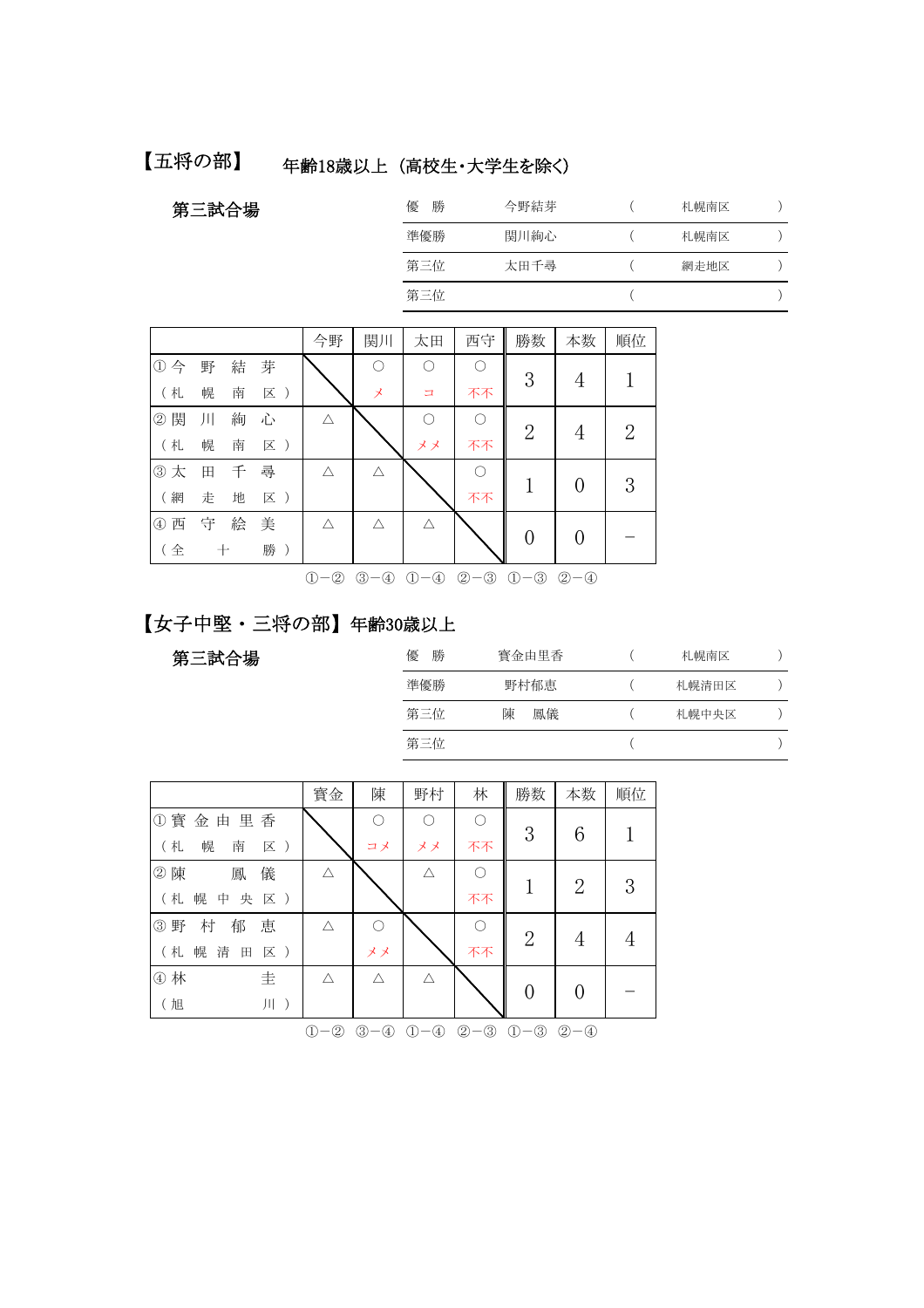# 【女子副将の部】年齢40歳以上

| 第三試合場                  |                           | 優<br>勝<br>山村明香 |                           |                |                |    | 苫小牧 |                  |
|------------------------|---------------------------|----------------|---------------------------|----------------|----------------|----|-----|------------------|
|                        |                           | 準優勝            |                           |                |                |    |     |                  |
|                        |                           | 第三位            |                           |                |                |    |     | $\left( \right)$ |
|                        |                           |                |                           |                |                |    |     |                  |
|                        | 佐藤                        | 山村             | 若澤                        | 勝数             | 本数             | 順位 |     |                  |
| 篤<br>藤<br>①佐<br>子      |                           | $\triangle$    | $\triangle$               |                |                |    |     |                  |
| (旭<br>$J\parallel$ $)$ |                           |                |                           | $\overline{0}$ | $\overline{0}$ |    |     |                  |
| 村<br>明<br>香<br>②山      | $\bigcirc$                |                | $\bigcirc$                | $\overline{2}$ |                |    |     |                  |
| (苫<br>牧 )<br>小         | 不不                        |                | 不不                        |                | 4              |    |     |                  |
| ④ 若 澤 め ぐ み            | Δ                         | $\triangle$    |                           | $\overline{0}$ | $\overline{0}$ |    |     |                  |
| (羅<br>臼)               |                           |                |                           |                |                |    |     |                  |
|                        | $\mathbb{O} - \mathbb{Q}$ | $2 - 3$        | $\mathbb{O} - \mathbb{O}$ |                |                |    |     |                  |

# 【女子大将の部】年齢50歳以上

|     |  |                   | 優 | 勝               |                | 北本 薫    |  | 旭川   |  |
|-----|--|-------------------|---|-----------------|----------------|---------|--|------|--|
|     |  |                   |   | 準優勝             |                | 太田洋子    |  | 札幌東区 |  |
|     |  | 太 田 洋 子 (札 幌 東 区) |   |                 |                |         |  |      |  |
| 北 本 |  | 薫 (旭              |   | $J\vert\vert$ ) | $\overline{c}$ | I<br>コメ |  |      |  |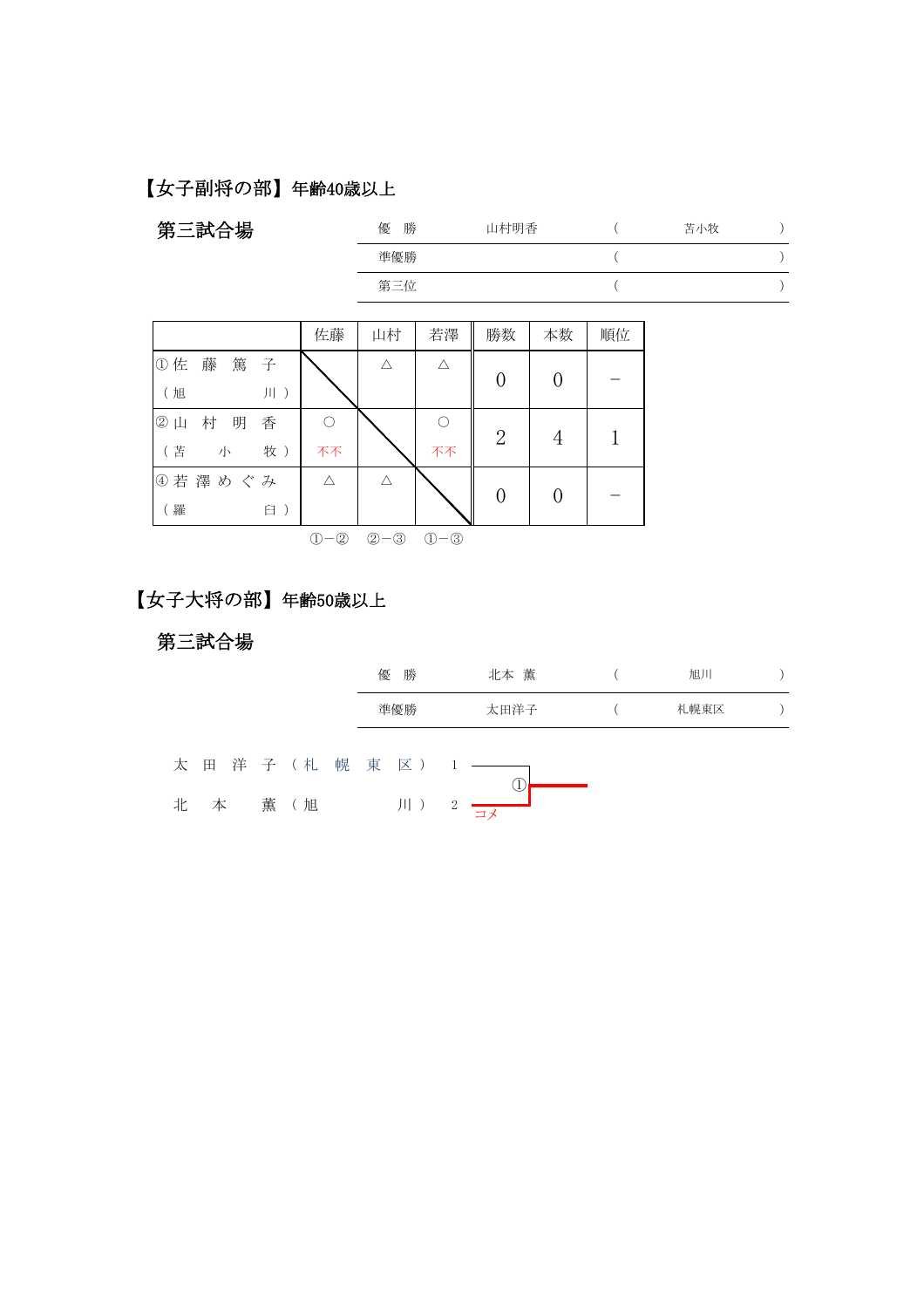## 第70回

## 全日本都道府県対抗剣道優勝大会

## 北海道代表選手

|   | 出場区分 | 称号·段位         | 氏<br>名 |   |        | 所 | 属 |              |   |   |
|---|------|---------------|--------|---|--------|---|---|--------------|---|---|
| 先 | 鋒    | 段<br>三        | 山      | 谷 | 悠      | 斗 |   | 東海大学付属札幌高等学校 |   |   |
| 次 | 鋒    | 段<br>Ξ        | 濱      | 田 | 公      | 佑 | Η | 本            | 大 | 学 |
| 五 | 将    | 段<br>匹        | 栄      | 花 | 将      | 輝 | 札 | 幌            | 南 | 区 |
| 中 | 堅    | 段<br>五        | 久      | 保 | 尚<br>田 | 也 | 札 | 幌            | 南 | 区 |
| Ξ | 将    | 段<br>五        | 伊      | 澤 | 周      | 都 | 札 | 幌            | 南 | 区 |
| 副 | 将    | 錬士<br>一段<br>七 | 林      |   | 豊      | 大 | 札 | 幌<br>清       | 田 | 区 |
| 大 | 将    | 八段<br>教士      | 栄      | 花 | 直      | 輝 | 札 | 幌            | 南 | 区 |
| 監 | 督    | 段<br>範士<br>八  | 武      | 田 | 牧      | 雄 | 札 | 幌            | 南 | 区 |

#### 【参照】

○第70回全日本都道府県対抗剣道優勝大会

- 1 期 日 令和3年 4月29日 (金·祝)
- 2 会 場

「大阪市」予定